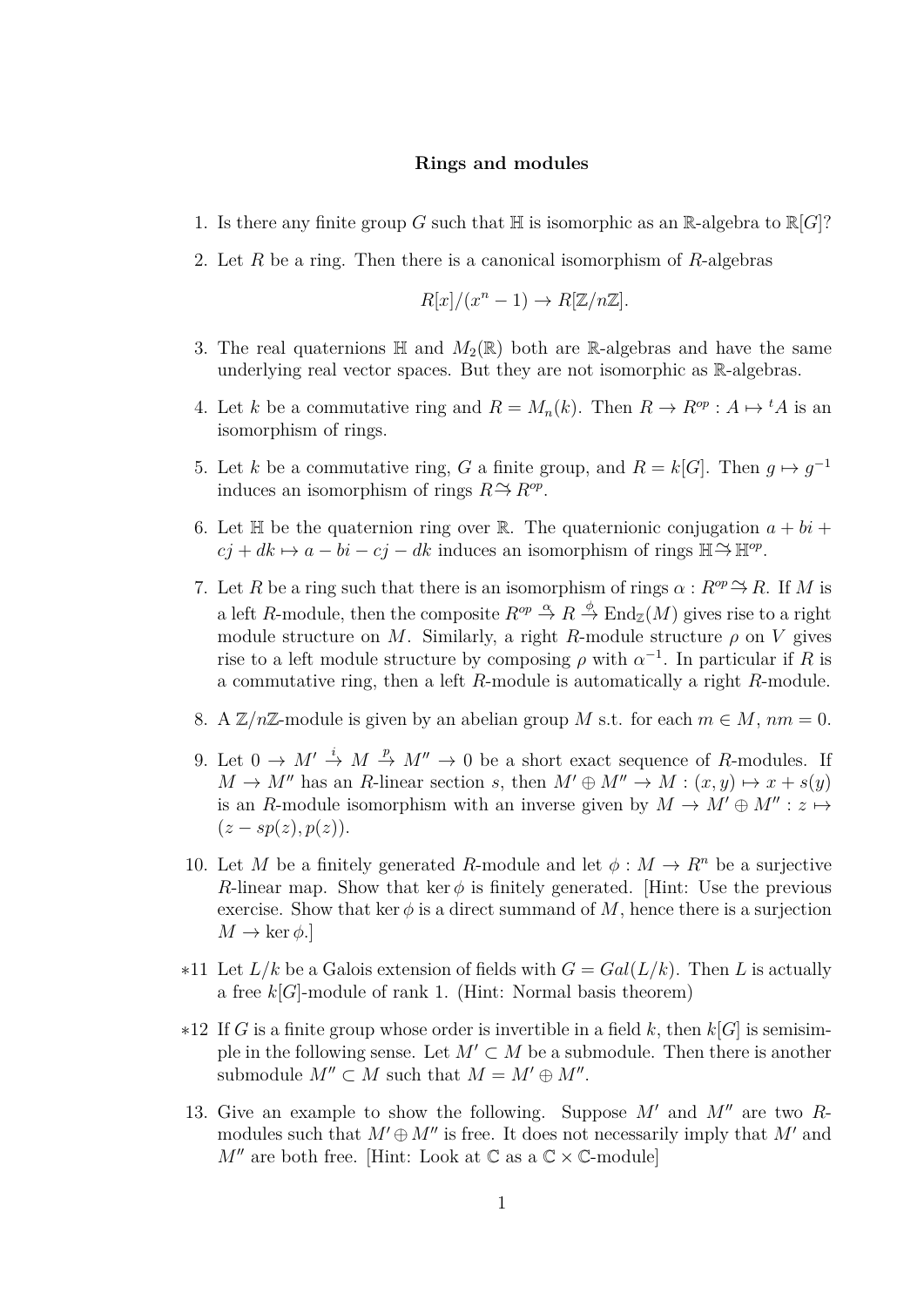∗14 Prove that Q as a Z-module is not projective. [Hint: Otherwise Q would be a direct summand of a free module over Z. Taking composition with one of the projections to  $\mathbb{Z}$ , get at least one nonzero map  $\mathbb{Q} \to ZZ$ . Such a map cannot exist.]

[Note: The last two problems show that projective modules may not be free, while flat modules need not be projective.]

## **Tensor product**

- 15.  $\mathbb{Z}/n\mathbb{Z} \otimes_{\mathbb{Z}} \mathbb{Z}/m\mathbb{Z} \cong \mathbb{Z}/d\mathbb{Z}$ , where  $d = qcd(m, n)$ .
- 16. Let *A* be a local ring, *M*, *N* finitely generated modules over *A*. Suppose  $M \otimes_A N = 0$ . Then either  $M = 0$  or  $N = 0$ .
- 17. Let *A* be a nonzero commutative ring. Let  $\phi: A^{\oplus m} \to A^{\oplus n}$  be an *A*-module homomorphism.
	- (a) If  $\phi$  is surjective then  $m \geq n$ .

(b) If  $\phi$  is injective then  $m \leq n$ . [Hint: Assume  $m > n$ . Compose  $\phi$  with the inclusion  $i: A^n \hookrightarrow A^m : (x_1, \ldots, x_n) \mapsto (x_1, \ldots, x_n, 0, \ldots, 0)$ . Then  $i\phi$ :  $A^m \to A^m$  is injective. However, any element  $(y_1, \ldots, y_m) \in A^m$  with  $y_j = 0$ for  $j \leq n$  lies in the kernel of  $i\phi$ .

- 18. Let *A* be a commutative ring, and let  $\phi : A^n \to A^n$  be an *A*-linear map, which is surjective. Prove that  $\phi$  is injective as well. [Hint: Enough to consider A local. By tensoring with the residue field k, we see that  $det(\phi) \notin \mathfrak{m}$ , hence  $\det(\phi)$  is invertible. Now,  $Adj(\phi)\phi = \det(\phi)I$ , which is injective because  $\det(\phi)$ is invertible, hence  $\phi$  is injective.
- 19. Let *L* and *E* be two field extensions of the same field *k*. Then they are both subfields of a common field extension  $F \supset L, E$ . [Hint: Consider a maximal ideal  $m ⊂ L ⊗_k E$ , and define  $F := L ⊗_k E/m$ . ]
- ∗20 Let *L/k* be a finite extension of fields. Then *L/k* is separable if and only if there is a field extension  $E/k$  such that  $L \otimes_K E$  is isomorphic as an *E*-algebra to a product of copies of *E* (i.e.  $E \times \cdots \times E$ ).

## **Localisation**

- 21. Let *S* be a multiplicative set in a ring *A*. Prove that there is at least one prime ideal p in *A* such that  $p \cap S = \emptyset$ .
- 22. Let *A* be a local ring with maximal ideal m, and let *M* be a finitely generated module over *A*. If  $m_1, \ldots, m_n \in M$  such that  $\overline{m}_i$  span  $M/mM$ , then prove that  $m_i$  span  $M$ .
- 23. Prove that finitely generated projective modules over a local ring are free.
- 24. Prove that a local ring cannot be a product of two nonzero rings.